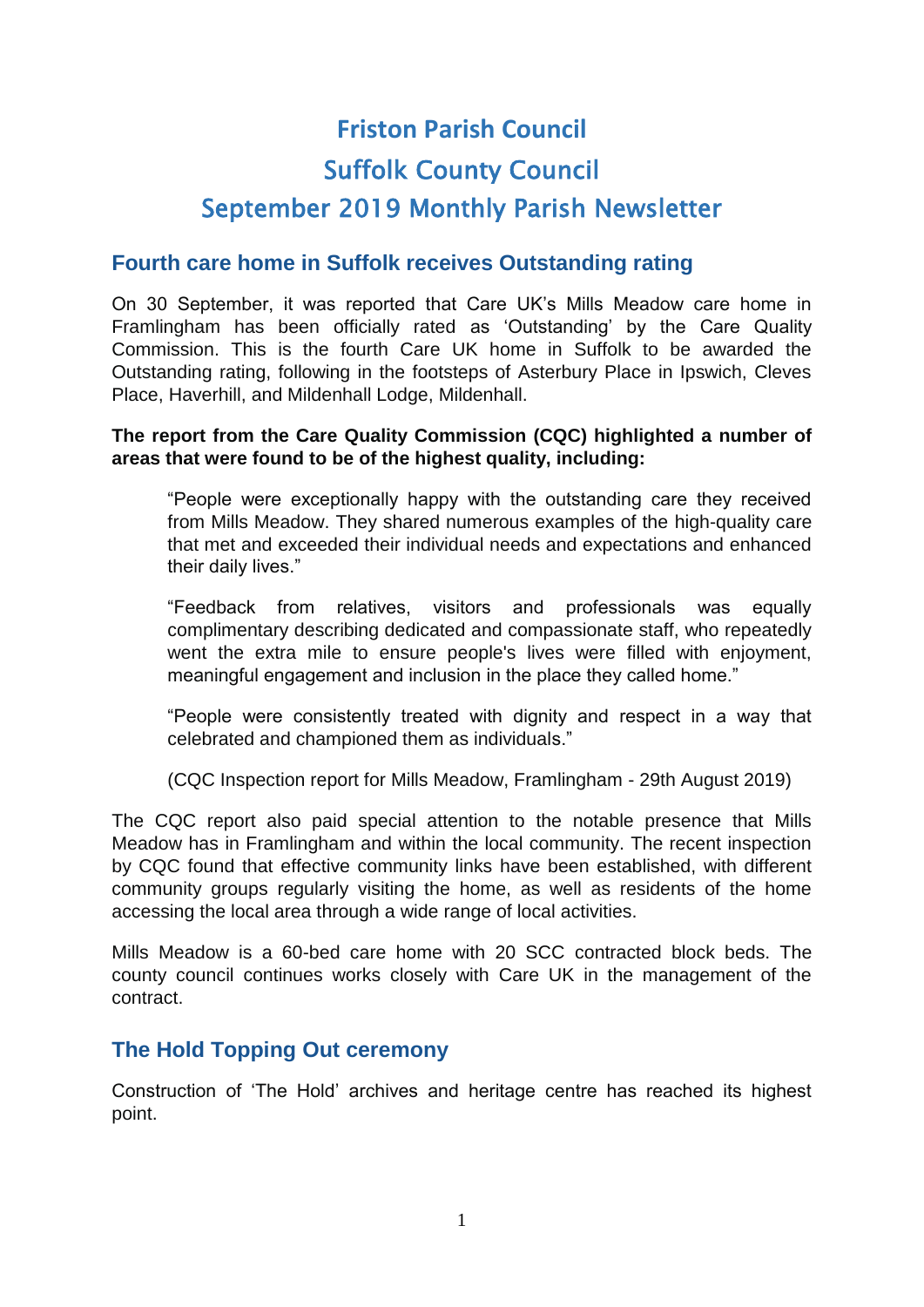On 25 September, contractors R G Carter, along with senior officers from Suffolk County Council, the University of Suffolk, Ipswich Vision and the National Lottery Heritage Fund, celebrated the official 'Topping Out' of the new building.

Located on the campus of the University of Suffolk, within Ipswich's unique and regenerating Waterfront, the building will house the majority of Suffolk's nationally and internationally significant archives.

More than just a new building, 'The Hold' project will also be the engine for a transformed, audience-focused Archives service reaching out to diverse communities in Ipswich, the county and the nation, through its activity and digital programmes, engaging people in new and exciting ways.

To mark the topping out of The Hold, local heritage charity, Suffolk Archives Foundation, launched its 'Make your Mark' campaign to encourage public support for the project and through this give Suffolk's colourful past an exciting future.

Funds raised will go towards meeting remaining construction costs at The Hold and the fitting-out of the interior of the building to the high standards that visitors from all walks of life deserve.

# **Suffolk, How Are You?**

On 17 September, Public Health Suffolk and Ipswich and East Clinical Commissioning Group launched a campaign focused on wellbeing and healthy weight. Suffolk How Are You? looks at improving wellbeing and maintaining a healthy weight through eating well, moving more and sleeping well. Residents are encouraged to complete the How Are You? quiz, linked to the national 'One You' campaign, which assesses different aspects of a person's lifestyle and helps to identify ways to improve emotional and physical wellbeing. For those who complete the How Are You? quiz, there is a prize draw to win 1 year's subscription to Spotify. The prize draw is open until 10 March 2020. Throughout the campaign there will be lots of exciting opportunities to take part in various activities linked to moving more, eating well and sleeping better. Those who take part in Active Suffolk's This Girl Can, Health Walks, or RED January could be in with a chance of winning a Fitbit. People can also send in their #5adaysuffolk photos via Twitter and Instagram. Be sure to tag @SCCPublicHealth or @OneLifeSuffolk in your posts to be in with a chance of winning a cookbook. There is also a place up for grabs on a 1-hour workshop on sleeping well with Suffolk MIND. Visit **[www.suffolkhowareyou.co.uk](http://www.suffolkhowareyou.co.uk/)** for further details of the competitions. Coming up in November, there will be three exciting light displays which will take place in Stowmarket, Ipswich and Felixstowe at their Christmas lights switch-on events.

Visit **[www.suffolkhowareyou.co.uk](http://www.suffolkhowareyou.co.uk/)** to complete the How Are You? quiz.

## **Window open to apply for primary and secondary school places**

Parents and carers can now apply for primary and secondary school places for September 2020. The deadline for applications to secure a place at a Suffolk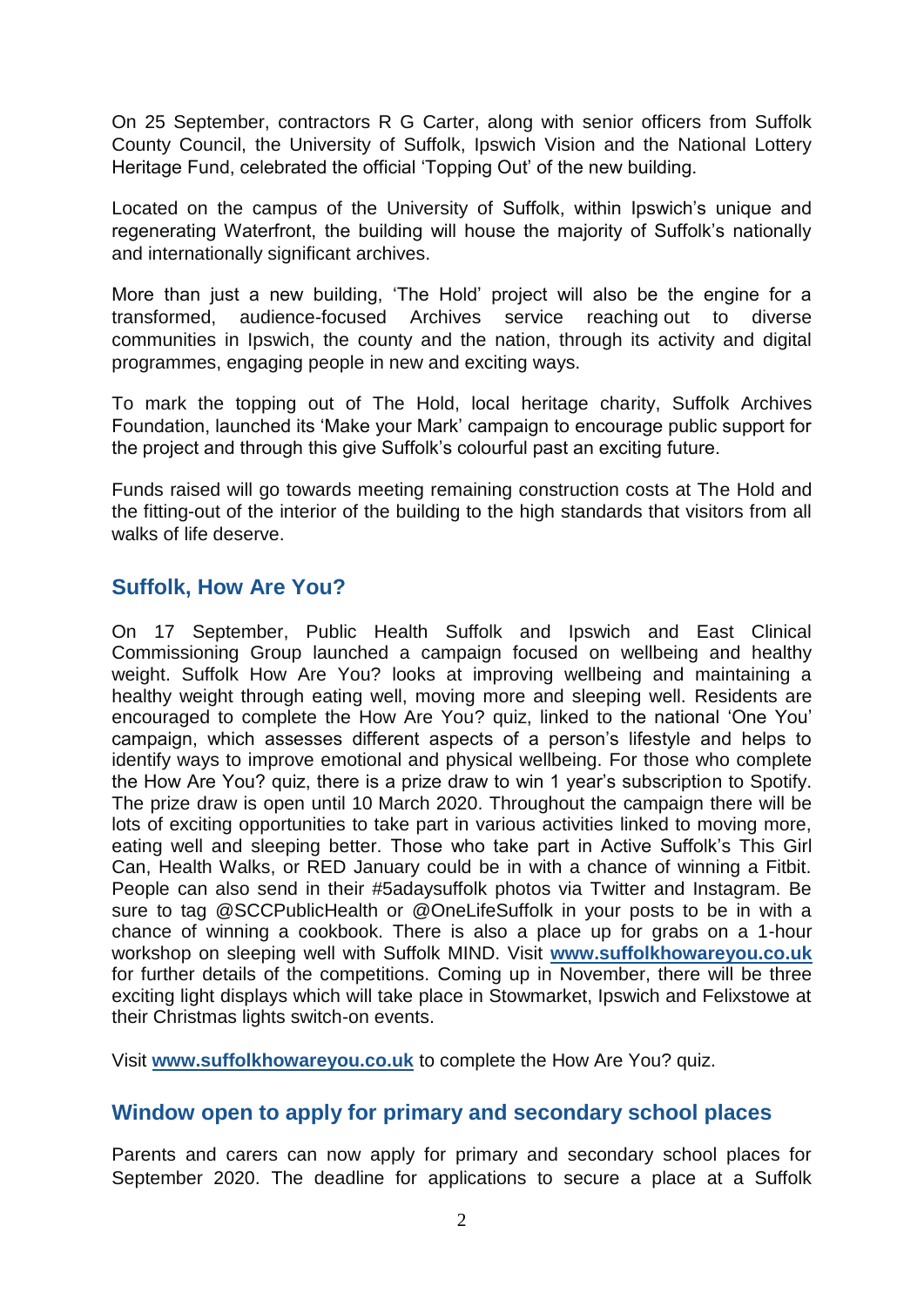secondary school is Thursday 31 October 2019 and for a primary school it is Wednesday 15 January 2020. Secondary schools include high and upper schools and primary schools include infant, junior and middle schools. Last year, Suffolk County Council received nearly 16,000 applications. 92% of applicants received offers for their first preference school and nearly 98% of applicants received an offer for one of their top three preferred schools. Parents and carers need to be aware that some schools have their own admissions policy which sets out how places will be prioritised, so it is important to check each school's admissions policy before applying. When applying for their preferred school parents and carers also need to consider how they will get their child to and from school. To find out more about SCC's school travel policy please visit **[www.suffolkonboard.com/schooltravel](http://www.suffolkonboard.com/schooltravel)**.

#### **Councillor Gordon Jones, Suffolk County Council's Cabinet Member for Children's Services, Education and Skills, said:**

"Making the right school choice is one of the most important decisions a parent makes on behalf of their child.

"I would urge all parents and carers to complete and submit their application by the closing date of 31 October 2019 for a secondary school place and 15 January 2020 for a primary school place to give their child the best chance of getting in to one of their preferred schools. We will process all of the applications received by these dates at the same time using schools' oversubscription criteria to prioritise applications when necessary.

"Parents and carers can list up to three schools on their application form and we recommend applying for more than one school."

Parents and carers should apply online at **[www.suffolk.gov.uk/admissions](http://www.suffolk.gov.uk/admissions)** as they will receive confirmation that we have received their application. If for any reason parents and carers are unable to apply online they should apply on a paper CAF1 application form. Suffolk County Council is unable to acknowledge receipt of paper applications and therefore suggest that proof of posting is obtained.

A completed application must be submitted for every child wanting a secondary school place or a primary school place from September 2020. If you are planning to move house or you think your circumstances may change before September, it is still important to make an application on time. Advice and guidance about this process is available at **[www.suffolk.gov.uk/admissions](http://www.suffolk.gov.uk/admissions)**.

## **Suffolk Councils set out their concerns, expectations and areas of focus as part of a joint response to EDF Energy's Stage 4 Sizewell C consultation**

On 16 September, Suffolk County Council and East Suffolk Council published their proposed joint authority response to EDF Energy's Stage 4 public consultation for a new nuclear site on Suffolk's east coast. The councils held cabinet meetings on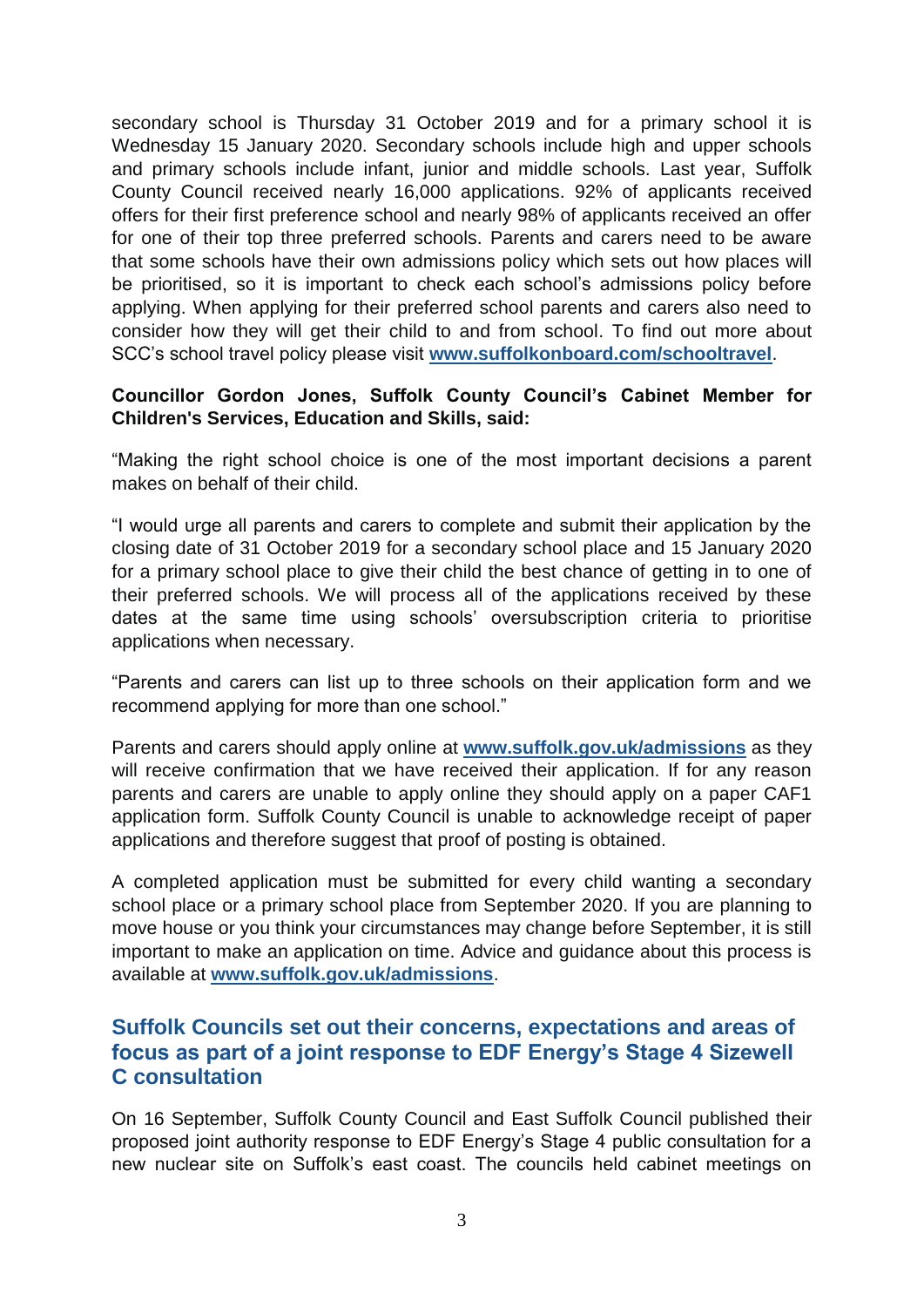Monday 23rd (East Suffolk) and Tuesday 24th (Suffolk County Council) September to confirm the details of their response.

Both councils welcomed the further round of public consultation so that EDF Energy could provide additional detail and amendments to the proposals presented at Stage 3. However, both councils were somewhat disappointed that EDF Energy did not use this opportunity to respond to key elements of some of the concerns raised earlier in the process.

The joint report makes it clear that the authorities continue to support the principle of a new nuclear power station at Sizewell and recognise the significant benefits that such a development would bring. However, there continues to be concern about the environmental, social and economic impacts of such a large-scale development, especially regarding the cumulative energy-related projects which are currently muted for the east Suffolk coast.

Based on the proposals put forward by EDF Energy at Stage 4, both councils want to see a sustainable transport strategy put in place by the energy firm to ensure that every effort is made to reduce the impact on road use and congestion as part of any development that takes place. As part of this mitigation, each council continues to expect EDF Energy to maximise the development and use of marine and rail transport options.

The scale of investment surrounding development of a new site at Sizewell would be similar to the London 2012 Olympics, believed to be worth around £14 billion. As part of Stage 4, EDF Energy has projected that the development's workforce would be around 8,500 at its peak which is around 2,500 higher than previously suggested. Once in operation, the power station would create 900 permanent jobs. EDF Energy expects the development to generate £100m for the regional economy during construction and £40m each year during its operation.

EDF Energy has always said that Stage 4 was an extension of its Stage 3 public consultation and they have used this latest round to offer further detail on freight management strategy options, which explain broadly how they intend to move materials, machinery and people through Suffolk to access the development site. All three strategies offered by EDF Energy include road transport movement. This remains a key area of concern for local communities close to the proposed site.

### **Suffolk County Councillor Richard Smith, Chairman of the Sizewell C Joint Local Authorities Group (JLAG) said:**

"We held a really well attended community event in July, with representation from every local community close to the Sizewell area. Residents shared their views with us regarding what has been presented by EDF Energy at Stage 4. This feedback has been welcomed by both local authorities and has been a key part in how we